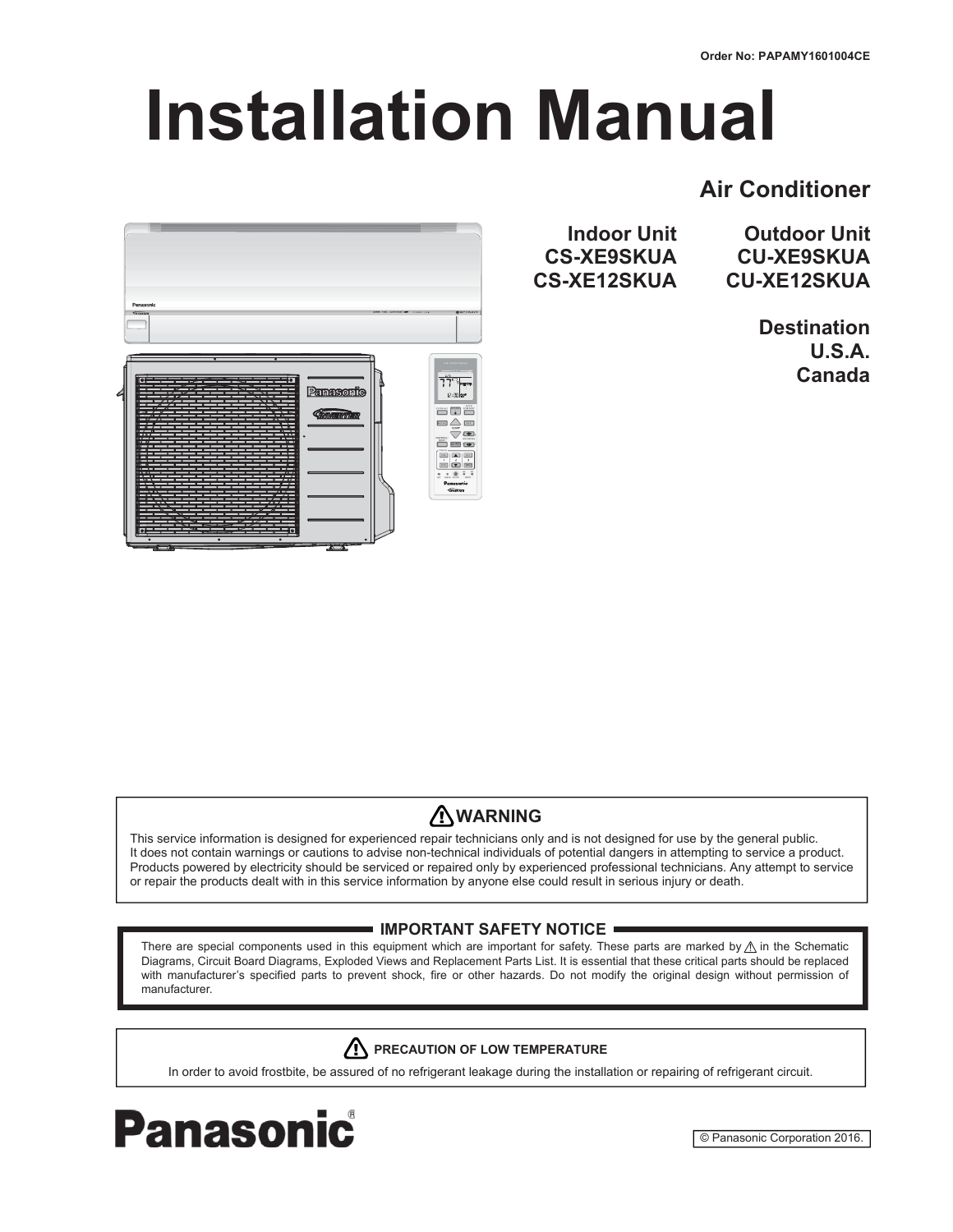# **11. Installation Instruction**

# *11.1 Select the Best Location*

#### **11.1.1 Indoor Unit**

- Do not install the unit in excessive oil fume area such as kitchen, workshop and etc.
- There should not be any heat source or steam near the unit.
- There should not be any obstacles blocking the air circulation.
- A place where air circulation in the room is good.
- A place where drainage can be easily done.
- A place where noise prevention is taken into consideration.
- Do not install the unit near the door way.
- **Ensure the spaces indicated by arrows from the** wall, ceiling, fence or other obstacles.
- Mount with the lowest moving parts at least 8ft (2.4 m) above floor or grade level.

# **11.1.2 Outdoor Unit**

- If an awning is built over the unit to prevent direct sunlight or rain, be careful that heat radiation from the condenser is not obstructed.
- There should not be any animal or plant which could be affected by hot air discharged.
- Keep the spaces indicated by arrows from wall, ceiling, fence or other obstacles.
- Do not place any obstacles which may cause a short circuit of the discharged air.
- If piping length is over the [piping length for additional gas], additional refrigerant should be added as shown in the table.
- Recommended installation height for outdoor unit should be above the seasonal snow level.
- Be careful not to locate outdoor unit directly under a roof line where falling snow or ice can cause damage or dripping water can increase ice accumulation and defrost cycles.

| Model    | Capacity<br>(Btu/h) | Piping size                 |                    | Std.    | Max.               | Min.<br>Piping    | Max.<br>Piping     | Additional  | Pipina<br>Length for |
|----------|---------------------|-----------------------------|--------------------|---------|--------------------|-------------------|--------------------|-------------|----------------------|
|          |                     | Gas                         | Liquid             | Lenath  | Elevation          |                   | Length Length      | Refrigerant | add, gas             |
| XE9SKUA  | 8700                | 3/8"<br>$(9.52$ mm)         | 1/4"               | 24.6 ft | 49.2 ft            | 9.8 ft            | 65.6 ft            | $0.2$ oz/ft | 24.6 ft              |
| XE12SKUA | 11500               | 1/2"<br>$(12.7 \text{ mm})$ | (6.35 mm)  (7.5 m) |         | (15 <sub>m</sub> ) | (3 <sub>m</sub> ) | (20 <sub>m</sub> ) | (20 q/m)    | (7.5 m)              |

#### Example: For XE9SKUA

If the unit is installed at 32.8 ft (10 m) distance, the quantity of additional refrigerant should be 1.64 oz  $(50 g)$  ....  $(32.8 - 24.6)$  ft x 0.2 oz/ft = 1.64 oz.  $((10-7.5)$  m x 20 g/m = 50 g)

#### **11.1.3 Indoor/Outdoor Unit Installation Diagram**

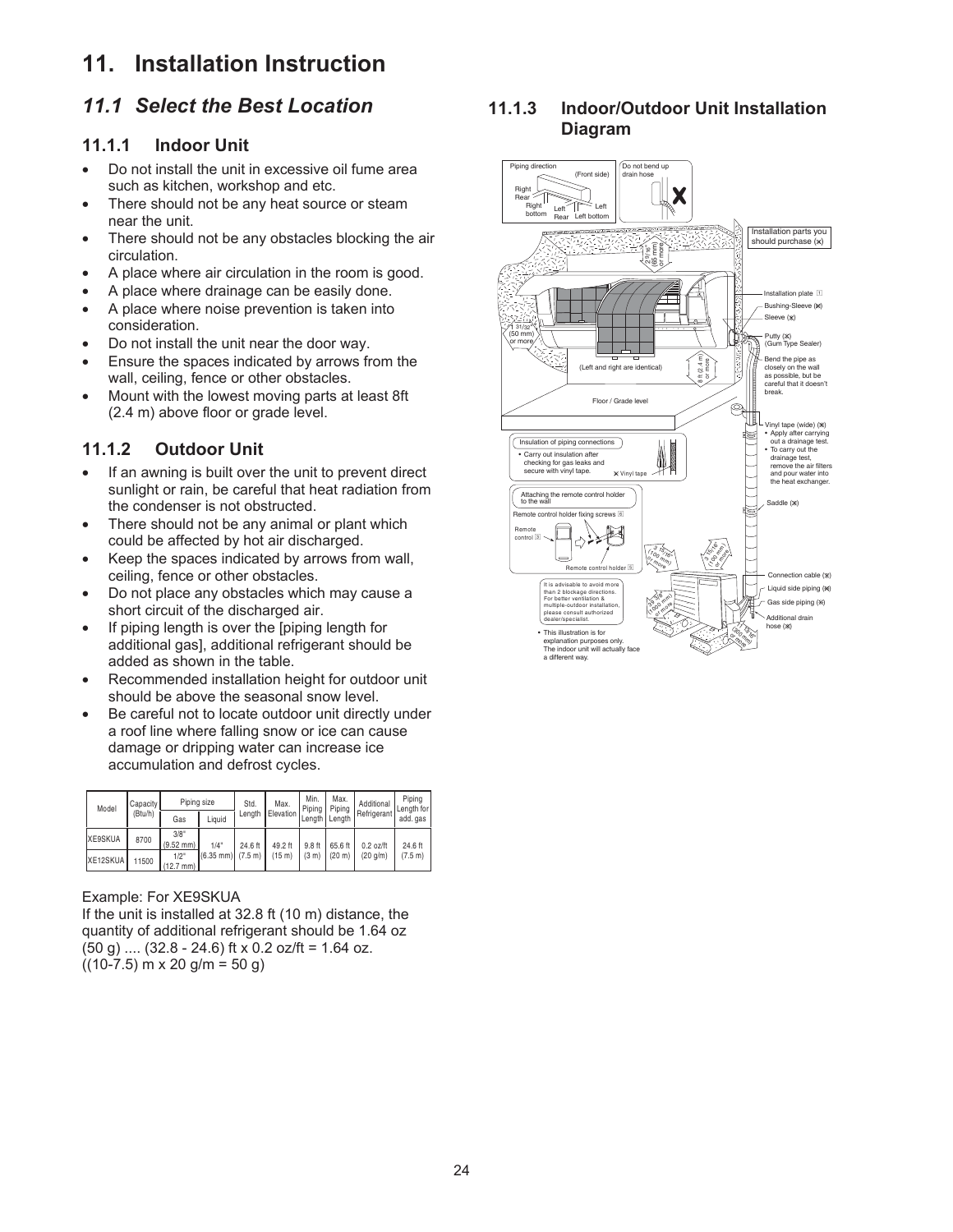# *11.2 Indoor Unit*

The mounting wall shall be strong and solid enough to prevent it from vibration.



The center of installation plate should be at more than  $\bigcirc$  at right and left of the wall.

The distance from installation plate edge to ceiling should more than  $(2)$ .

From installation plate left edge to unit's left side is  $(3)$ .

From installation plate right edge to unit's right is  $(4)$ .

 $(B)$  : For left side piping, piping connection for liquid should be about  $(5)$  from this line.

: For left side piping, piping connection for gas should be about  $\circled{6}$  from this line.

- 1 Mount the installation plate on the wall with 5 screws or more (at least 5 screws). (If mounting the unit on the concrete wall, consider using anchor bolts.)
	- o Always mount the installation plate horizontally by aligning the marking-off line with the thread and using a level gauge.
- 2 Drill the piping plate hole with ø2-3/4" (ø70 mm) hole-core drill.
	- Line according to the left and right side of the installation plate. The meeting point of the extended line is the center of the hole. Another method is by putting measuring tape at position as shown in the diagram above. The hole center is obtained by measuring the distance namely 5-1/16" (128 mm) for left and right hole respectively.
	- o Drill the piping hole at either the right or the left and the hole should be slightly slanting to the outdoor side.

#### **11.2.1 To Drill a Hole in the Wall and Install a Sleeve of Piping**

- 1 Insert the piping sleeve to the hole.
- 2 Fix the bushing to the sleeve.
- 3 Cut the sleeve until it extrudes about 19/32" (15 mm) from the wall.

# **A** CAUTION

When the wall is hollow, please be sure to use the sleeve for tube assembly to prevent dangers caused by mice biting the connection cable.

4 Finish by sealing the sleeve with putty or caulking compound at the final stage.

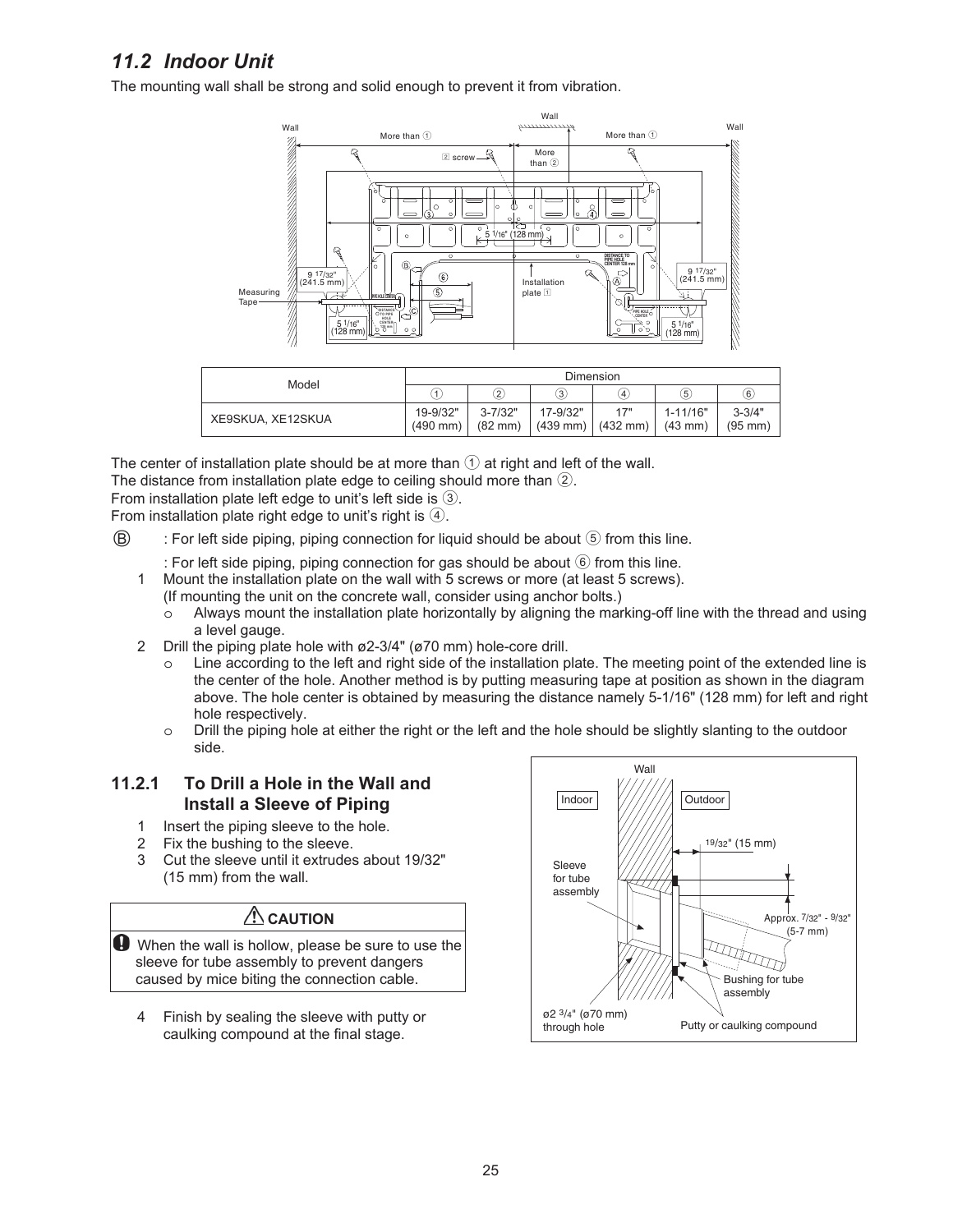#### **11.2.2 Indoor Unit Installation**



# *11.2.2.1 For the right rear piping*



# *11.2.2.2 For the right bottom piping*



# *11.2.2.3 For the embedded piping*

| Step-1   | Replace the drain hose                                                                                                                                                          |  |  |
|----------|---------------------------------------------------------------------------------------------------------------------------------------------------------------------------------|--|--|
|          |                                                                                                                                                                                 |  |  |
| Step-2   | Bend the embedded piping                                                                                                                                                        |  |  |
|          | Use a spring bender or equivalent to bend the piping so that the<br>piping is not crushed.                                                                                      |  |  |
| Step-3   | Pull the connection cable into Indoor Unit                                                                                                                                      |  |  |
|          | The inside and outside connection cable can be connected without<br>removing the front grille.                                                                                  |  |  |
| $Step-4$ | Cut and flare the embedded piping                                                                                                                                               |  |  |
|          | • When determining the dimensions of the piping, slide the unit all the<br>way to the left on the installation plate.<br>Refer to the section "Cutting and flaring the piping". |  |  |
| Step-5   | Install the Indoor Unit                                                                                                                                                         |  |  |
|          |                                                                                                                                                                                 |  |  |
| Step-6   | Connect the piping                                                                                                                                                              |  |  |
|          | Please refer to "Connecting the piping" column in outdoor unit<br>section. (Below steps are done after connecting the outdoor piping<br>and gas-leakage confirmation.)          |  |  |
| Step-7   | Insulate and finish the piping                                                                                                                                                  |  |  |
|          | • Please refer to "Insulation of piping connection" column as<br>mentioned in indoor/outdoor unit installation.                                                                 |  |  |
| Step-8   | Secure the Indoor Unit                                                                                                                                                          |  |  |





(This can be used for left rear piping and bottom piping also.)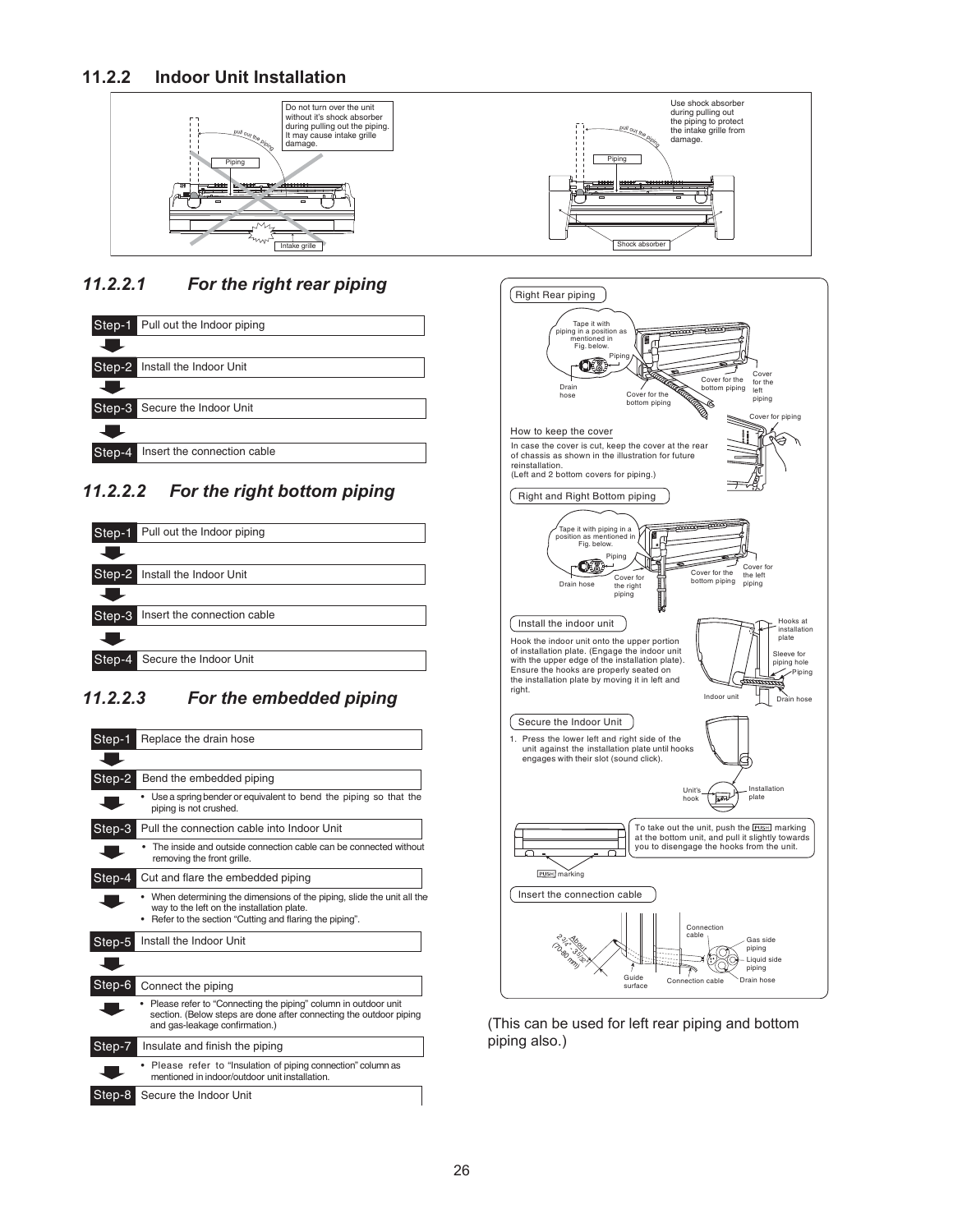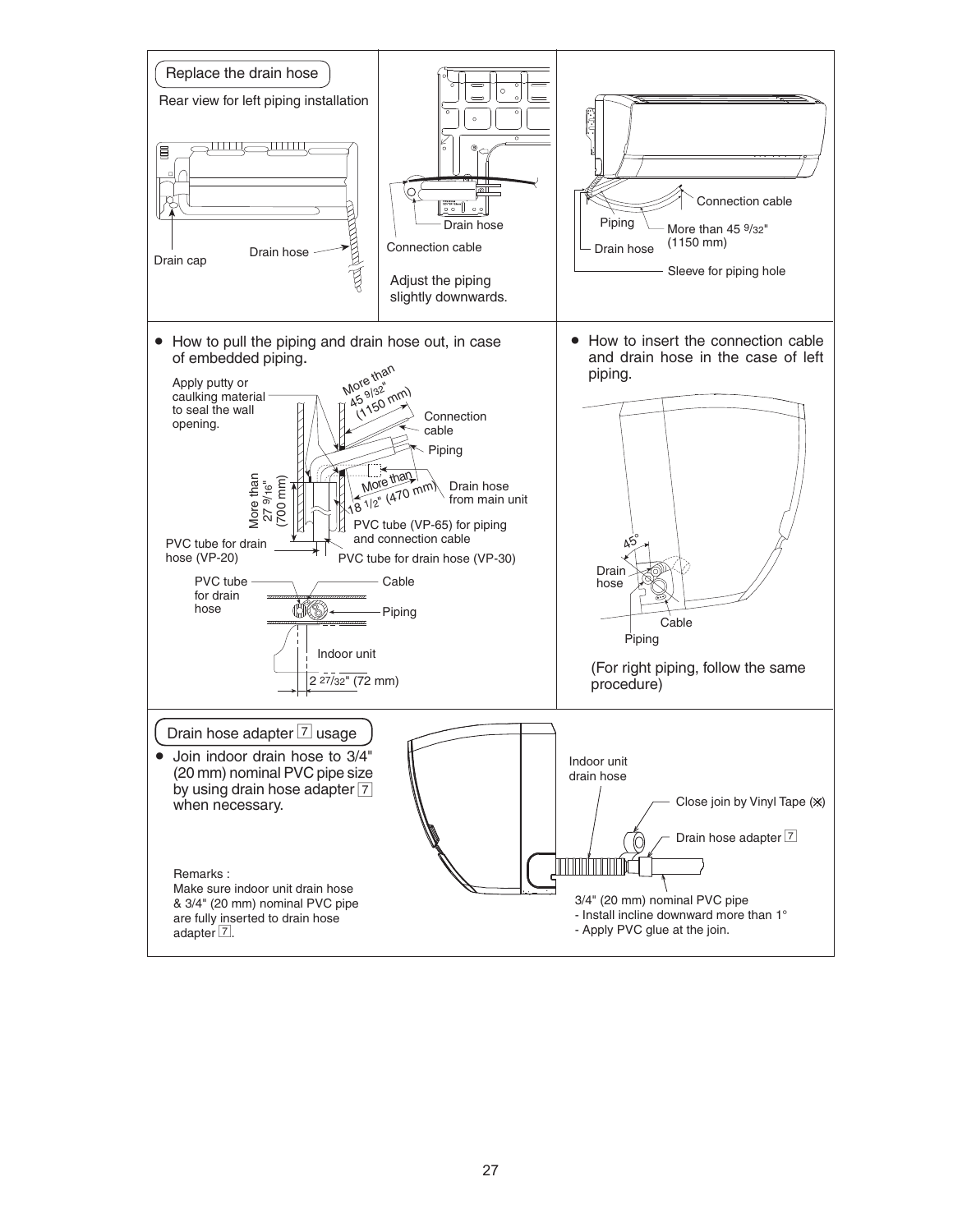# **11.2.3 Connect the Cable to the Indoor Unit**

- 1 The inside and outside connection cable can be connected without removing the front grille.
- 2 Unscrew the conduit cover and fix the conduit connector to conduit cover with lock nut, then secure it against chassis.
- 3 Connection cable between indoor unit and outdoor unit should be UL listed or CSA approved 4 conductor wires minimum AWG16 in accordance with local electric codes.
	- o Ensure the colour of wires of outdoor unit and terminal number are the same as the indoor's respectively.



| <b>△ WARNING</b>                                  |
|---------------------------------------------------|
| <b>I</b> This equipment must be properly earthed. |

o Earth lead wire shall be Yellow/Green (Y/G) in colour and shall be longer than other lead wires as shown in the figure for electrical safety in case of slipping.



Rear Side of Indoor Unit



# *11.2.3.1 Wire Stripping and Connecting Requirement*

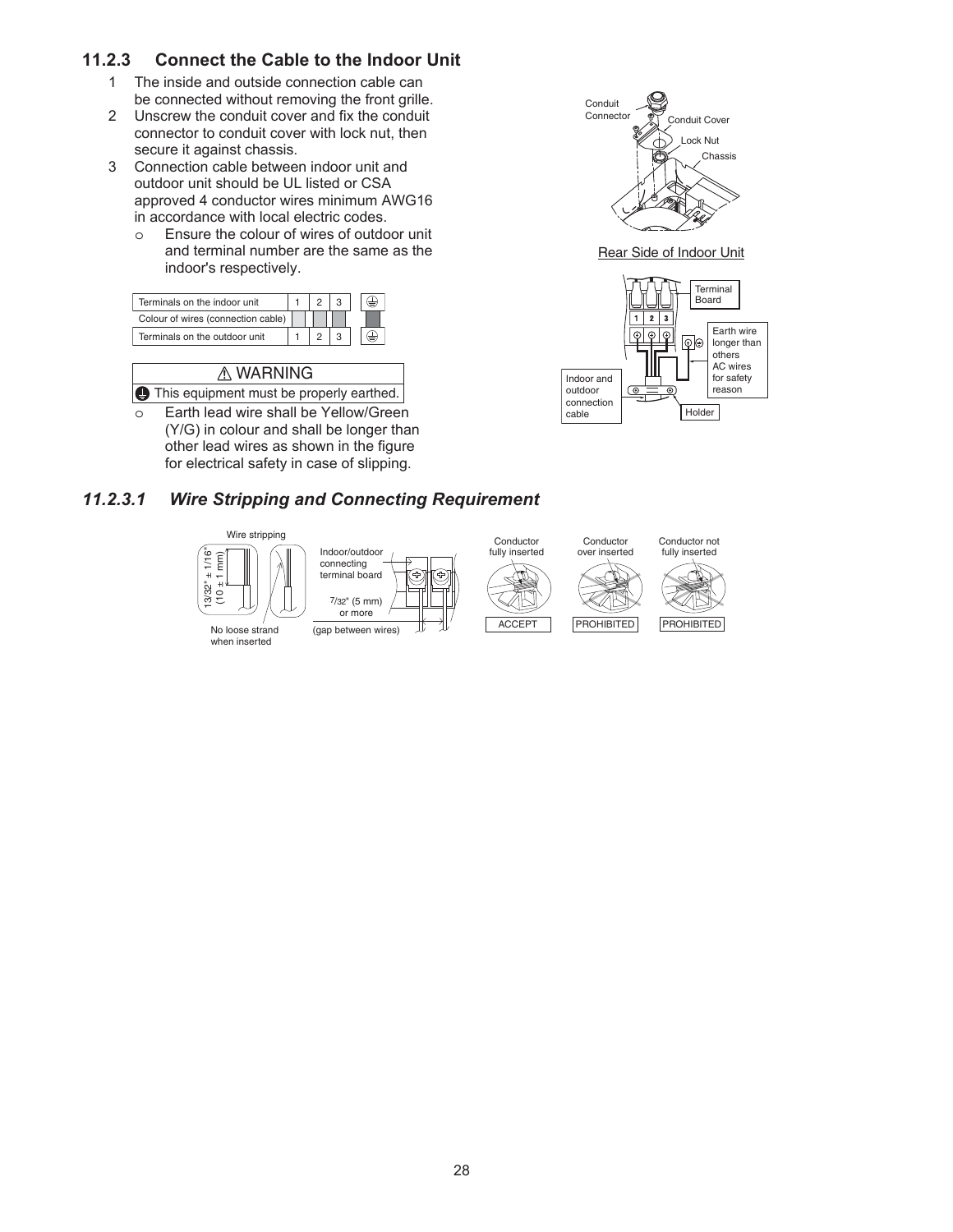# *11.3 Outdoor Unit*

## **11.3.1 Install the Outdoor Unit**

- After selecting the best location, start installation according to Indoor/Outdoor Unit Installation Diagram.
	- 1 Fix the unit on concrete or rigid frame firmly and horizontally with a bolt nut ø13/32" (ø10 mm). 2 When installing at roof, please consider strong wind and earthquake.
		- Please fasten the installation stand firmly with bolt or nails.



| Model    |                    |             |      |                                        |
|----------|--------------------|-------------|------|----------------------------------------|
| XE9SKUA. | $24 - 1/8"$        | $5 - 5/32"$ | 5/8" | 14-3/16"                               |
| XE12SKUA | $(613 \text{ mm})$ | (131 mm)    |      | $(16 \text{ mm})$ $(360.5 \text{ mm})$ |

## **11.3.2 Connect the Piping**

#### *11.3.2.1 Connecting the Piping to Indoor*

Please make flare after inserting flare nut (locate at joint portion, of tube assembly) onto the copper pipe. (In case of using long piping) Connect the piping

- Align the center of piping and sufficiently tighten the flare nut with fingers.
- Further tighten the flare nut with torque wrench in specified torque as stated in the table.

## *11.3.2.2 Connecting the Piping to Outdoor*

Decide piping length and then cut by using pipe cutter. Remove burrs from cut edge.

Make flare after inserting the flare nut (located at valve) onto the copper pipe.

Align center of piping to valve and then tighten with torque wrench to the specified torque as stated in the table.

## *11.3.2.3 Gas leak checking*

Pressure test to system to 400 PSIG with dry nitrogen, in stages. Thoroughly leak check the system. If the pressure holds, release the nitrogen and proceed to section 11.3.3.

Do not over tighten, over tightening may cause gas leakage

| Piping size        | Torque                             |
|--------------------|------------------------------------|
| $1/4"$ (6.35 mm)   | 13.3 lbf.ft [18N•m (1.8 kgf.m)]    |
| $3/8"$ (9.52 mm)   | 31.0 lbf.ft [42 N•m (4.3 kgf.m)]   |
| $1/2$ " (12.7 mm)  | 40.6 lbf.ft [55 N•m (5.6 kgf.m)]   |
| $5/8$ " (15.88 mm) | 47.9 lbf.ft [65 N•m (6.6 kgf.m)]   |
| $3/4"$ (19.05 mm)  | 73.8 lbf.ft [100 N•m (10.2 kgf.m)] |

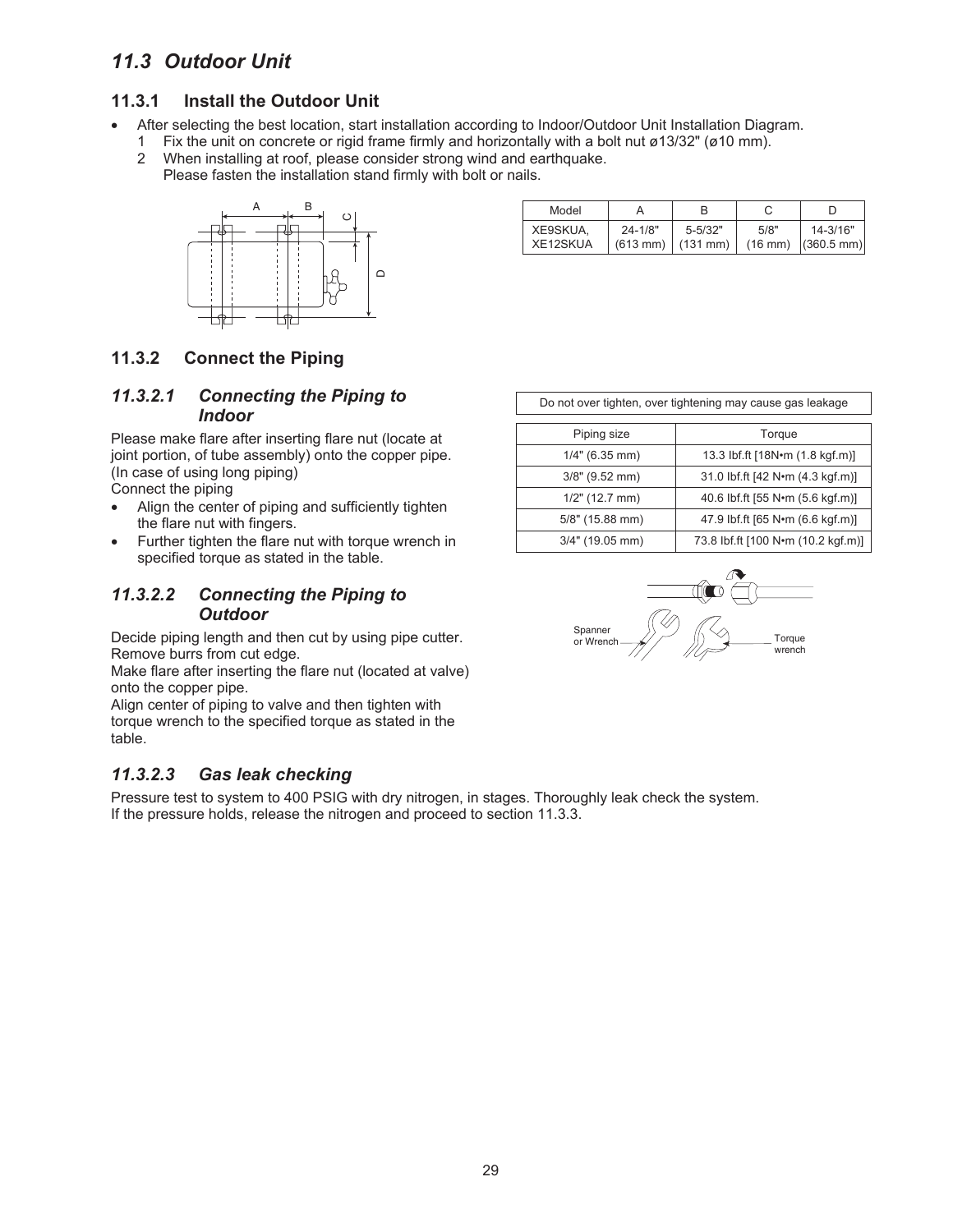# **11.3.3 Evacuation of the Equipment**

WHEN INSTALLING AN AIR CONDITIONER, BE SURE TO EVACUATE THE AIR INSIDE THE INDOOR UNIT AND PIPES in the following procedure.



- 1 Connect a charging hose with a push pin to the Low side of a charging set and the service port of the 3-way valve.
- 2 Connect the micron gauge between vacuum pump and service port of outdoor units.
- 3 Turn on the power switch of the vacuum pump and make sure that connect digital micron gauge and to pull down to a value of 500 microns.
- 4 To make sure micron gauge a value 500 microns and close the low side valve of the charging set and turn off the vacuum pump.
- 5 Disconnect the vacuum pump house from the service port of the 3-way valve.
- 6 Tighten the service port caps of the 3-way valve at a torque of 13.3 Ibf.ft (18 N•m) with a torque wrench.
- 7 Remove the valve caps of both of the 2-way valve and 3-way valve. Position both of the valves to "Open" using a hexagonal wrench (5/32" (4 mm)).
- 8 Mount valve caps onto the 2-way valve and the 3-way valve.
	- o Be sure to check for gas leakage.
	- If micron gauge value does not descend 500 microns, take the following measures:
	- If the leak stops when the piping connections are tightened further, continue working from step  $\circledast$ .
	- If the leak does not stop when the connections are retightened, repair location of leak.
	- Do not release refrigerant during piping work for installation and reinstallation.
	- Be careful with the liquid refrigerant, it may cause frostbite.

#### **11.3.4 Connect the Cable to the Outdoor Unit**

- 1 Remove control board cover (Resin and Metal).
- 2 Remove particular plate.
- 3 Remove plugs.
- Fix the conduit connectors to the knockout holes with lock-nuts, then secure them against the side panel.
- 5 All wires pass through conduits & particular plate's opening hole.
- 6 Connecting wire between indoor unit and outdoor unit should be UL listed or CSA approved 4 conductor wires minimum AWG16 in accordance with local electric codes.
- 7 Wire connection to the power supply (208/230V 60Hz) through circuit breaker.
	- Connect the UL listed or CSA approved wires minimum AWG14 to the terminal board, and connect the other end of the wires to ELCB/ GFCI.
- 8 Connect the power supply cord and connecting wire between indoor unit and outdoor unit according to the diagram below.

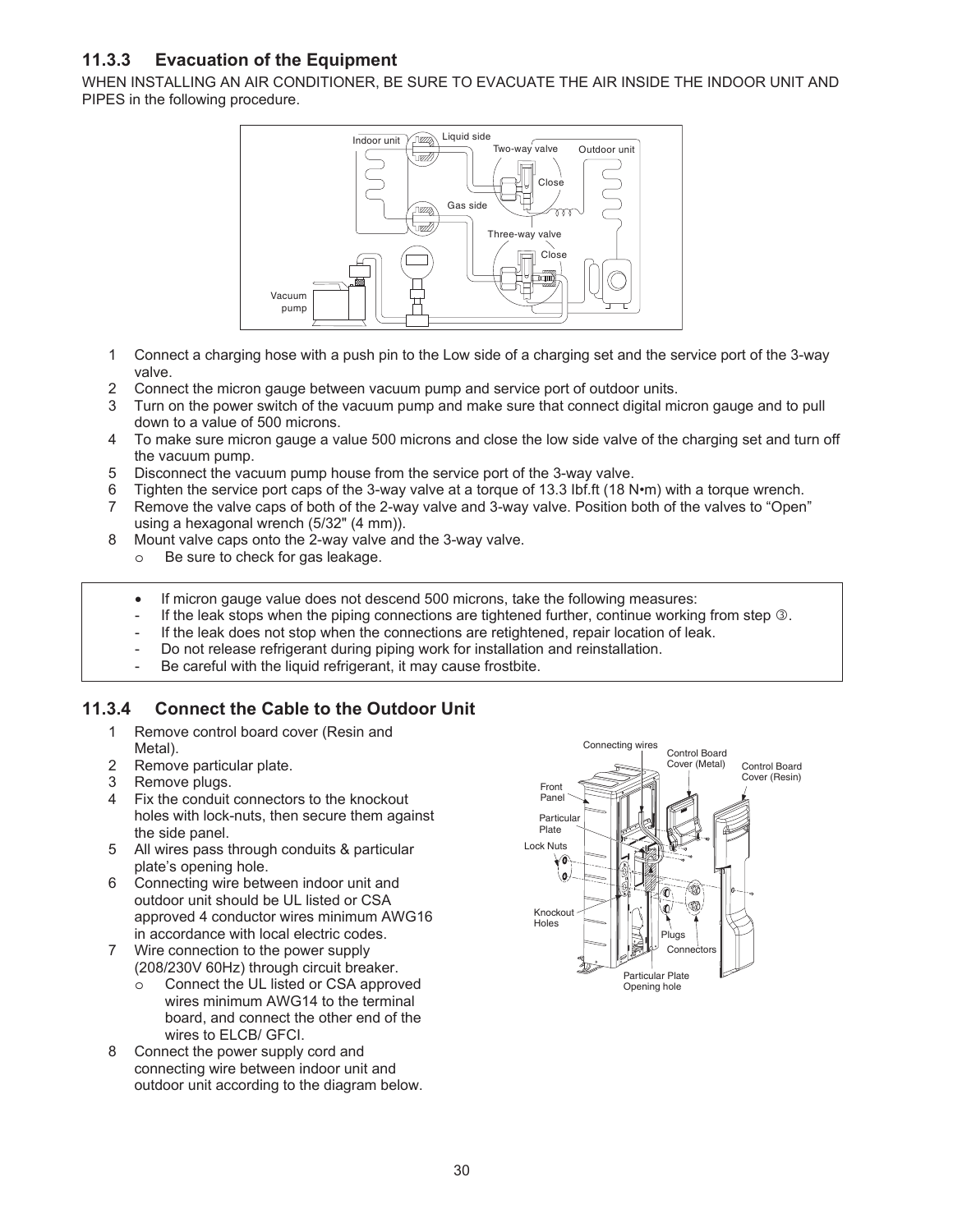

- 9 Secure the wire onto the control board with the holder (clamper).
- 10 After completing wiring connections, reattach the particular plate and control board cover (metal and resin) to the original position with the screws.
- 11 For wire stripping and connection requirement, refer to instruction 11.2.3.1 of indoor unit.



 Earth lead wire shall be Yellow/Green (Y/G) in colour and should be longer than other lead wires as shown in the figure for electrical safety in case of slipping.

#### **11.3.5 Piping Insulation**

- 1 Please carry out insulation at pipe connection portion as mentioned in Indoor/Outdoor Unit Installation
- Diagram. Please wrap the insulated piping end to prevent water from going inside the piping. 2 If drain hose or connecting piping is in the room (where dew may form), please increase the insulation by using POLY-E FOAM with thickness 1/4" (6 mm) or above.

## *11.3.5.1 Cutting and flaring the piping*

- 1 Please cut using pipe cutter and then remove the burrs.
- 2 Remove the burrs by using reamer. If burrs are not removed, gas leakage may be caused. Turn the piping end down to avoid the metal powder entering the pipe.
- 3 Please make flare after inserting the flare nut onto the copper pipes.